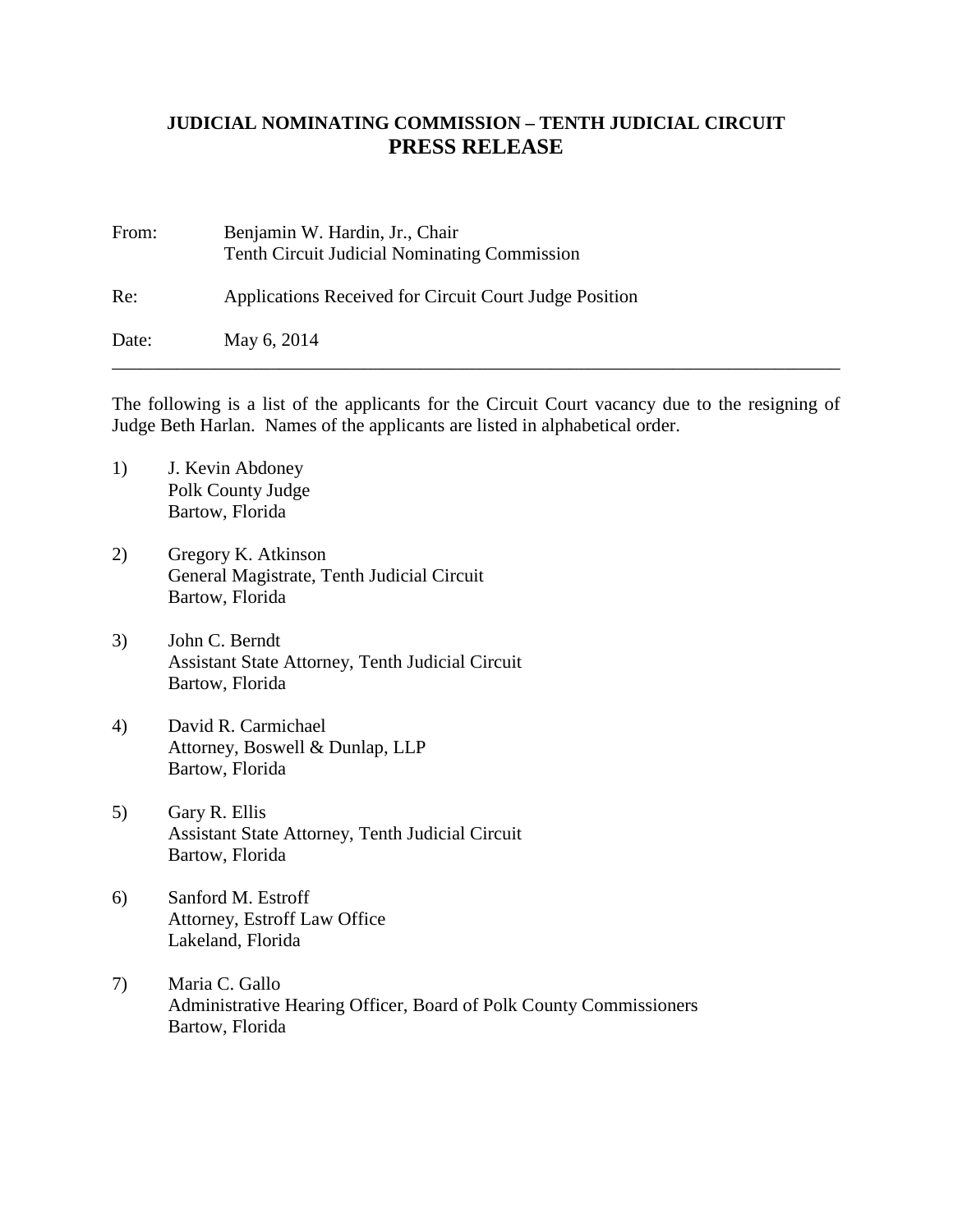- 8) Mary Catherine Green Polk County Judge Bartow, Florida
- 9) Kenneth L. Hadley Attorney, Florida Department of Transportation Bartow, Florida
- 10) L. Mark Kaylor Attorney, Kaylor, Kaylor, & Leto, P.A. Winter Haven, Florida
- 11) Ruth Moracen Knight Assistant Public Defender, Tenth Judicial Circuit Bartow, Florida
- 12) Michael P. McDaniel Attorney, McDaniel Law Firm, P.A. Bartow, Florida
- 13) Robert E. Pyle, Jr. Assistant State Attorney, Tenth Judicial Circuit Bartow, Florida
- 14) Isabel Boza Skipper Attorney Thonotosassa, Florida
- 15) Raymond Sotomayor Attorney, Andriotis Law Firm Tarpon Springs, Florida
- 16) David E. Stamey, Jr. Assistant State Attorney, Tenth Judicial Circuit Bartow, Florida
- 17) Anthony W. Surber Attorney, Surber Law, P.A. Lakeland, Florida
- 18) Amanda M. Traweek Administrative Magistrate, Tenth Judicial Circuit Bartow, Florida